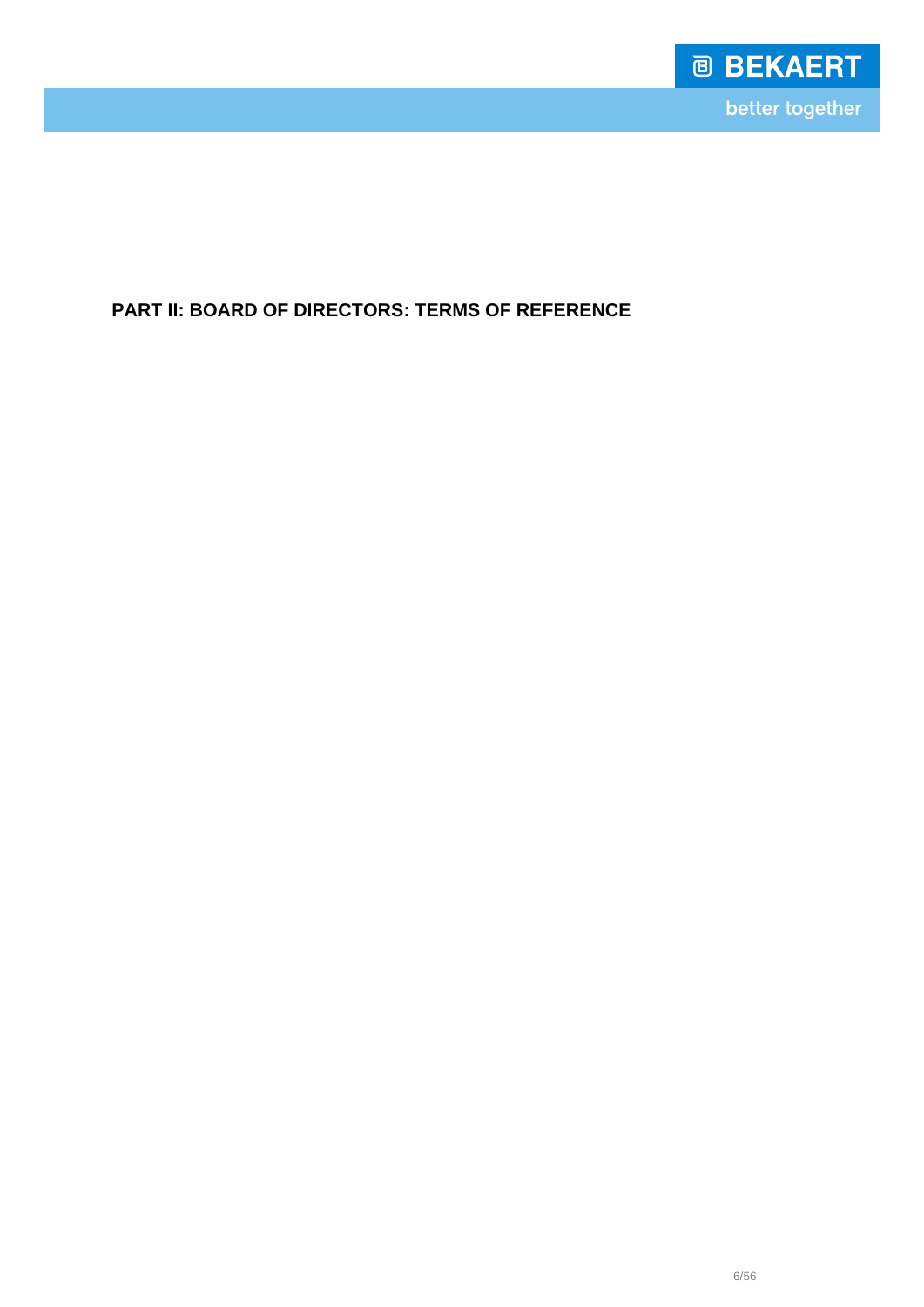# **II.1. ROLE, RESPONSIBILITIES, AUTHORITY**

## II.1.1. Role

The Board is the prime decision-making body of the Company, with the exception of matters reserved by the Companies Code or the Articles to the General Meeting (cf. section V.4.2), and subject to special operational powers delegated by the Board to the BGE (cf. section IV.1).

The underlying objective of decision-making by the Board is to pursue the long term interests of the Company, its shareholders and other stakeholders (e.g. its customers, its employees and the communities in which the Group operates worldwide).

The Board believes that this involves a primary focus on sustainable value creation.

It is the prime responsibility of the Board, under the leadership of its Chairperson, to determine the strategy and general policy of the Company and the Group, and to monitor the Company's and the Group's operations. The Board also determines the risk appetite of the Company in order to achieve the Company's strategic objectives. It approves the framework of internal control and risk management and monitors the implementation thereof. The Board has delegated certain special operational powers to the BGE, under the leadership of the CEO. The Board supports the BGE in the fulfilment of its duties and constructively challenges the BGE whenever appropriate. To underscore the division of responsibilities between the Board and the BGE:

- the Chairperson of the Board and the CEO are never the same individual;
- apart from the CEO, who is always nominated for Board membership, all Directors are non-executive, unless otherwise proposed by the Board; and
- the BGE is composed exclusively of individuals with executive responsibilities, unless otherwise proposed by the Board.

## II.1.2. Responsibilities

As members of the Board, all Directors are required to:

- engage actively in their duties and be able to make their own sound, objective and independent judgements when discharging their responsibilities;
- provide entrepreneurial leadership of the Group within a framework of prudent and effective controls which enable risk to be assessed and managed;
- set the Group's strategic aims and monitor their realization, ensure that the necessary leadership, human and financial resources are available for the Group to meet its objectives, and review management performance;
- set the Group's values and standards and ensure that its obligations to the shareholders and others are understood and met;
- make sure they receive detailed, accurate and timely information and spend sufficient time studying it carefully so as to acquire and maintain a clear understanding of the key issues relevant to the Group's business;
- pay attention to corporate social responsibility, gender diversity and diversity in general;
- update their skills and improve their knowledge of the Group to fulfil their roles both on the Board and on the Board Committees they serve on;
- communicate to the Board any information in their possession that could be relevant to the Board's decision-making, and in the case of sensitive or confidential information, members of the Board should consult the Chairperson.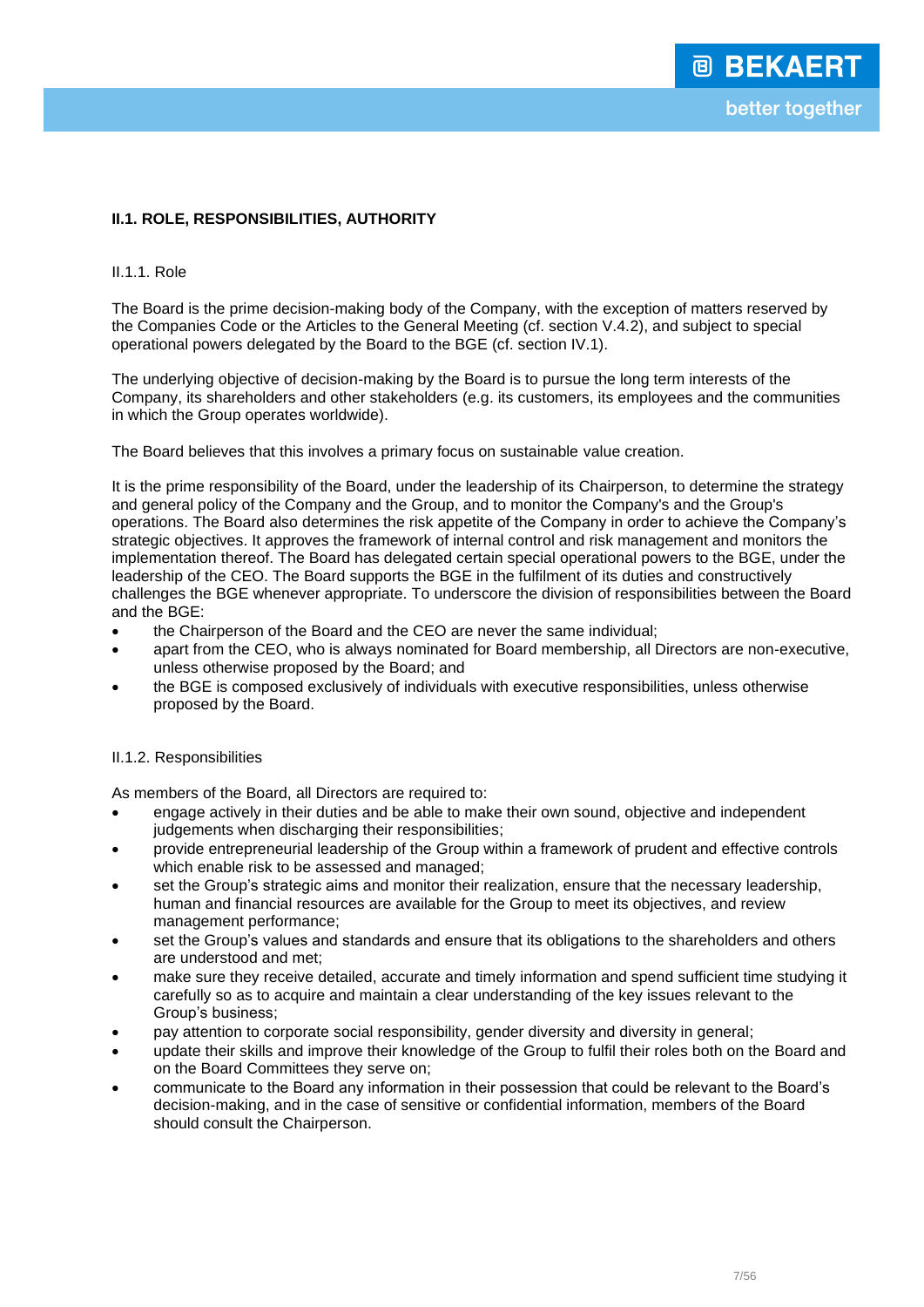In addition to these general requirements for all Directors, the role of the non-executive Director has the following key elements:

- Strategy: non-executive Directors should constructively challenge and help develop strategy and key policies proposed by the CEO.
- Performance: non-executive Directors should assess the performance of executive management in meeting the agreed goals and objectives, and monitor the reporting of performance.
- Risk: non-executive Directors should satisfy themselves that financial information is accurate and that the financial and other internal controls and systems of risk management are robust.
- People: non-executive Directors are responsible for determining appropriate levels of remuneration of executive management and have a prime role in appointing, removing and planning the succession of BGE members.

Non-executive Directors will be made aware of the extent of their duties at the time of their application, in particular, as to the time commitment involved in carrying out those duties, also taking into account the number and importance of their other commitments. Changes to their other relevant commitments and their new commitments outside Bekaert should be reported to the Chairperson as they arise.

The non-executive Director:

- maintains the highest ethical standards of integrity;
- supports executive management in their leadership of the business while monitoring their conduct;
- questions intelligently, debates constructively, challenges rigorously and decides dispassionately;
- listens sensitively to the views of others, both inside and outside the Board;
- gains the trust and respect of other Board members;
- promotes the highest standards of corporate governance and always seeks compliance with the CG Code.

The non-executive Directors meet at least once a year in the absence of the CEO and the other executives.

## II.1.3. Authority

The following powers are reserved to the Board:

- the decision on, and the regular review of, the Company's medium and long-term strategy based on proposals from the BGE, as well as the approval of the operational plans and main policies developed by the BGE to give effect to the approved strategy. This includes the authority to determine the important strategic issues within the Company, to approve plans, budgets and important structural changes (including any material acquisition or disposal of a company or business), and the responsibility for the relationship between the Company and its shareholders. The strategy shall be formulated in close co-operation with the CEO;
- the approval of the framework of internal control and risk management for the Company and the Group set up by the BGE, and the monitoring of the implementation of the framework;
- the adoption of the annual accounts for approval by the General Meeting, and the approval of the annual report. In connection herewith, the Board should:
	- $\circ$  take all necessary measures to ensure the integrity and timely disclosure of the financial statements of the Company and the Group and other material financial and non-financial information in accordance with applicable laws;
	- o ensure that Bekaert presents an integrated view of Bekaert's performance in its annual report and that it contains sufficient information on issues of societal concern and the relevant environmental and social indicators; and
	- o supervise the performance of the Statutory Auditor and supervise the internal audit function;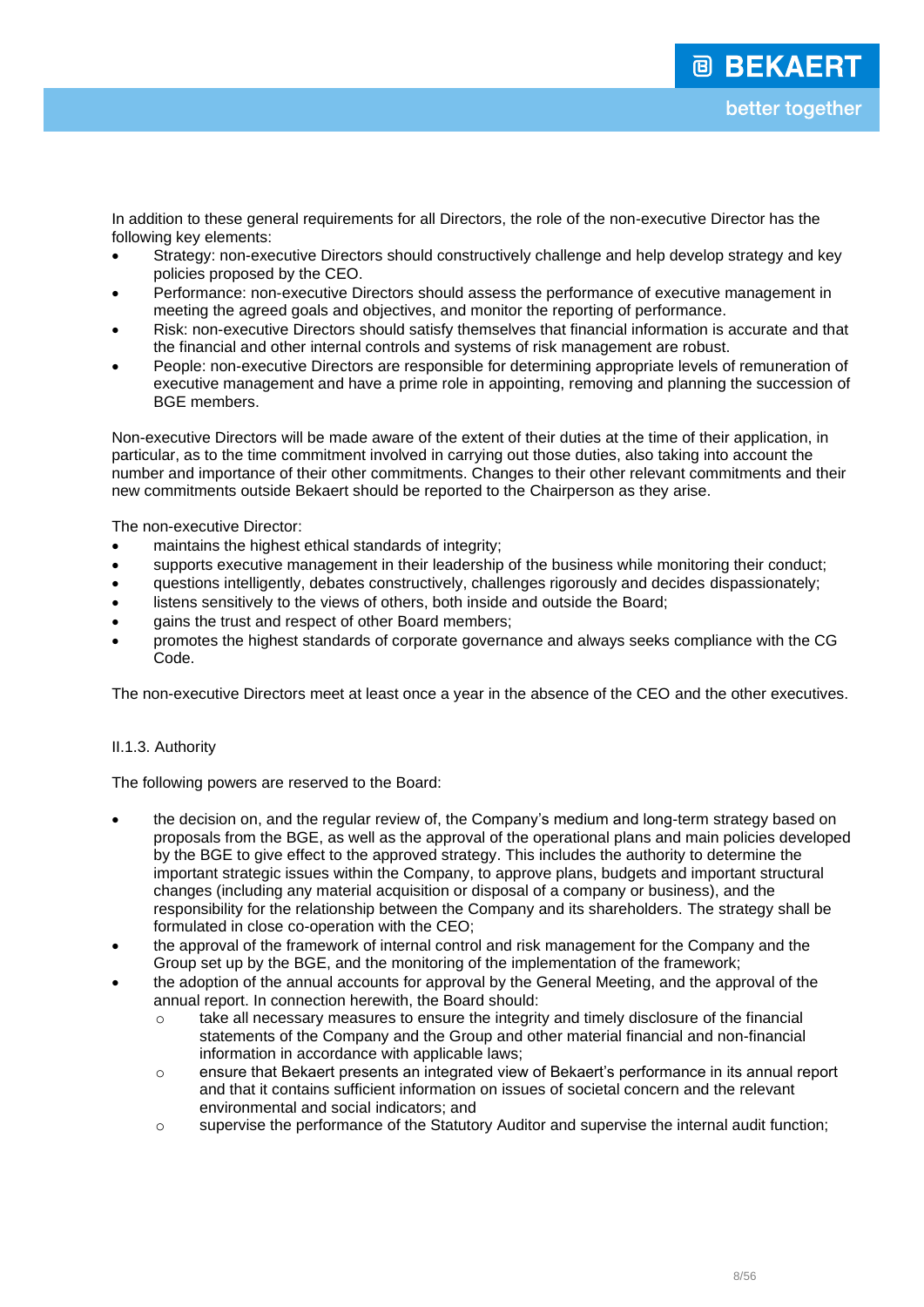- the election of the Chairperson of the Board, and the division of responsibilities between the Chairperson and the CEO;
- the monitoring and review of the effectiveness of the Committees of the Board of Directors;
- the determination of the structure, powers and duties of the Company's executive management. This includes the appointment, dismissal and remuneration of the CEO and the other members of the BGE. It should also develop a clear delegation policy, in close consultation with the CEO;
- the supervision of the BGE, whereby it should review the BGE's performance and the realisation of the Company's strategic objectives annually against agreed performance measures and targets: the Board will in its supervisory task be guided by the Chairperson assuming the role indicated in section II.4 with the help of the Board Committees described in Part III. The CEO shall inform the Board, in great detail, at the end of each quarter, about the evolution and prospects of the Company. The CEO shall provide the Board at least two times per year with follow-up reports regarding the major strategic programs of the Company; and
- all other powers not delegated to the BGE, to the Chairperson or to the CEO.

## The Board will:

- establish a process for the monitoring of Bekaert's compliance with laws and other regulations, as well as for the application of the internal guidelines relating thereto;
- approve a Code of Conduct, setting out the expectations for Bekaert's leadership and employees in terms of responsible and ethical behaviour and monitor the compliance with the Code of Conduct annually;
- ensure that there is a succession plan in place for the Directors, the CEO and the other members of the BGE. The Board should review the succession plan of the CEO and the other members of the BGE periodically.

## **II.2. COMPOSITION**

## II.2.1. Size

By law, the Board must consist of a minimum of three Directors. The actual number of Directors is determined by the General Meeting.

The Board strives to be small enough for efficient decision-making and large enough for its Directors to contribute experience and knowledge from their different fields and for changes to the Board's composition to be managed without undue disruption.

At the date of this CG Charter, a majority of Board members are appointed from among candidates proposed by the principal shareholder.

## II.2.2. Board competency profile

The Board should through the sum of its Directors, regularly attending the meetings, provide sufficient competencies and expertise in the Group's areas of activity to define the mission and strategies of the Group, to challenge executive management in its implementation of those strategies, to define short and long term budgets and to ensure adequate control over the operational and financial transactions of the Group. The Board should reflect sufficient diversity of skills, background, age and gender.

This means the Board should through its members have ready access to outstanding expertise on: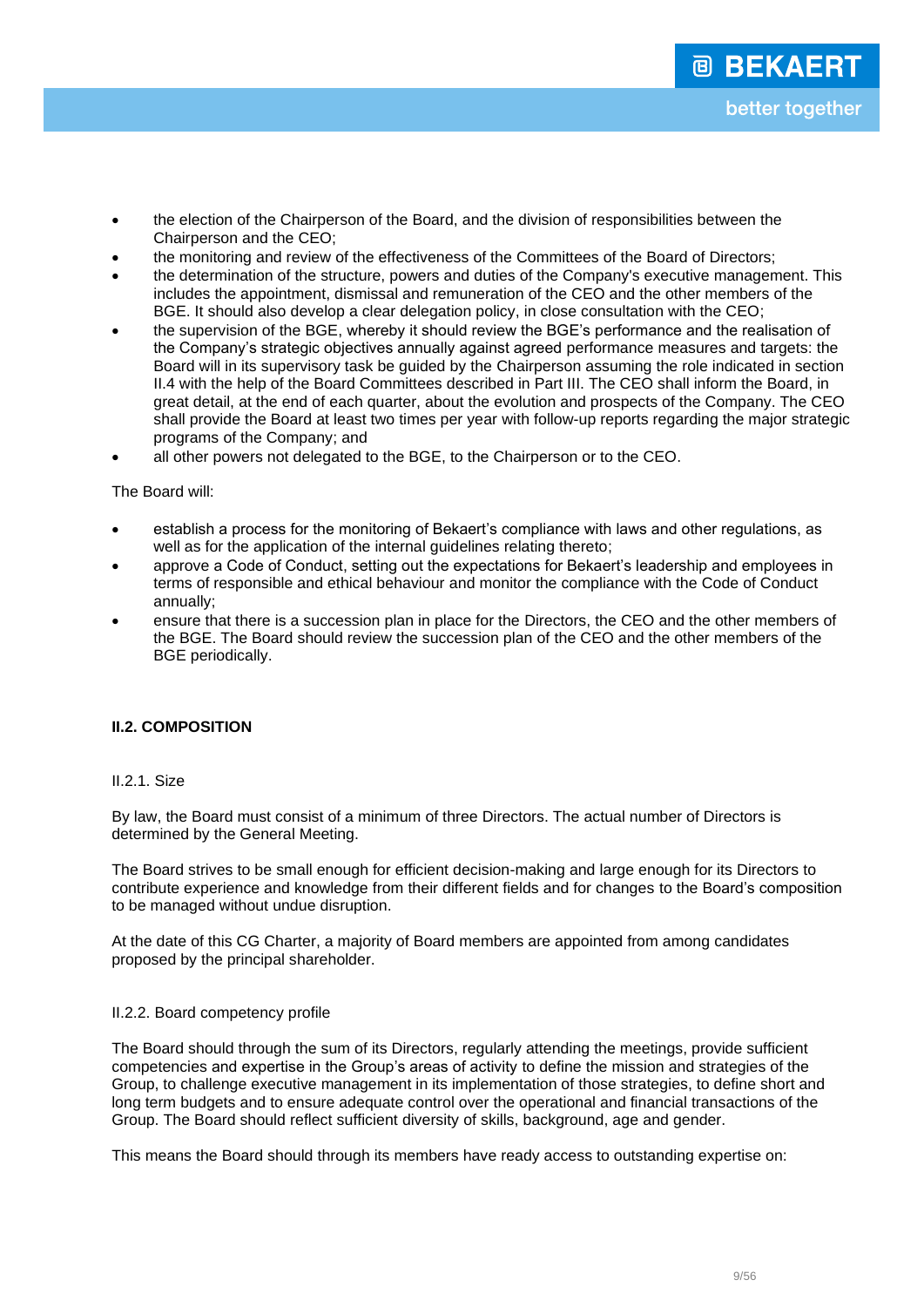- the financial and accounting requirements for an international listed company;
- the technological core competences of the Group;
- industrial activities in a global market place;
- marketing and sales;
- the global macro-economic and political environment.

All Directors should uphold the highest standards of integrity and probity.

## II.2.3. Selection criteria

The criteria for the selection of candidates relate to the Board competency profile described in section II.2.2, and to the contribution a candidate can make to the Board considering his expertise, interests, experience and willingness and availability to devote sufficient time to his directorship.

For any appointment, the skills, knowledge and experience already present or required on the Board shall be evaluated and, in light of that evaluation, a description of the role and skills, knowledge and experience required shall be prepared.

At the moment of his initial appointment, a Director should be at least 30 years of age and at most 66 years of age.

All members of the Board are non-executive, with the exception of the CEO, unless otherwise proposed by the Board.

## II.2.4. Independence requirements

All Directors shall demonstrate independence of mind and shall always act in the best interests of Bekaert.

At least three members of the Board must be independent within the meaning of Article 7:87 of the Companies Code and of the CG Code.

The fact that a Director is not independent within the meaning of Article 7:87 of the Companies Code or of the CG Code does not qualify in any respect the Company's judgment about his independence.

The non-executive Directors should not, as a rule, assume any directorship in any other company (subsidiary or jointly controlled entity) of the Group, or perform any operational action or activity which might cast any doubt on their independent judgment when discussing the operational activities of the Group at Board level. A non-executive Director should not take more than five board memberships in listed companies (inclusive of membership in the Company's Board of Directors).

## II.2.5. Gender diversity

In accordance with Article 7:86 of the Companies Code at least one third of the Directors are of the opposite gender.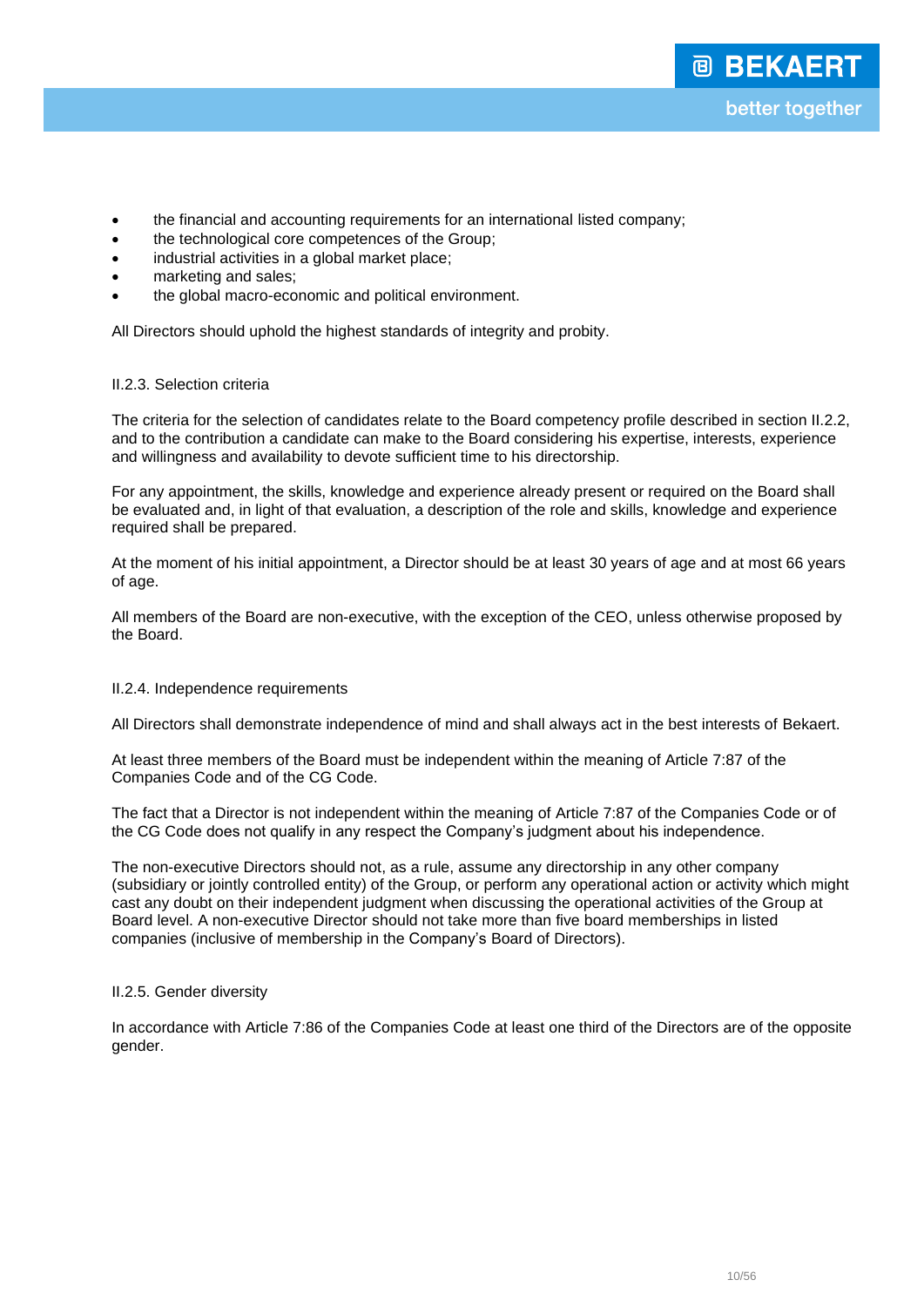## **II.3. APPOINTMENT AND EVALUATION**

#### II.3.1. Nomination and appointment procedure

The nomination process for each candidacy for an office of Director is led by the NRC, which submits a reasoned recommendation to the Board. On the basis of such recommendation, the Board decides which candidates will be nominated to the General Meeting for appointment.

Members of the Board have the legal status of a self-employed person for the purposes of Belgian labour and social security law.

The Nomination Procedure and Selection Criteria for Directors is attached hereto as Appendix 1.

#### II.3.2. Terms of office

Each Director shall be appointed by a simple majority resolution of the General Meeting, for a maximum term of four years. Each Director can at any time be removed from office by a simple majority resolution of the General Meeting.

Directors retire at the Annual General Meeting of the year in which they reach the age of 69.

Both a physical person and a legal entity can assume a directorship. If a legal entity assumes a directorship, it has to appoint a physical person as its permanent representative, who must himself fulfil all conditions for appointment as a Director and who shall, together with the legal entity, be personally liable for the performance of the office of Director.

A Director whose term has expired can be re-appointed for an indefinite number of new terms, subject to the retirement rule set forth above.

## II.3.3. Induction

Newly appointed Directors will receive a comprehensive, formal and tailored induction including an update on the legal and regulatory environment, to ensure their capacity to swiftly contribute to the Board. The induction is not restricted to the Board room but will include visiting sites and meeting senior management.

The Induction Procedure for New Directors is attached hereto as Appendix 2.

#### II.3.4. Evaluation

The Board, under the lead of the Chairperson, assesses at least every three years its own performance and its interaction with the BGE, as well as its size, composition, functioning and that of its Committees. The evaluation is carried out through a formal process, whether or not externally facilitated, in accordance with a methodology approved by the Board.

Prior to the end of each Board member's term, the NRC, under the lead of the Chairperson, evaluates this Board member's presence at the Board or Board Committee meetings, their commitment and their constructive involvement in discussions and decision-making in accordance with a pre-established and transparent procedure. The NRC also assesses whether the contribution of each Board member is adapted to changing circumstances.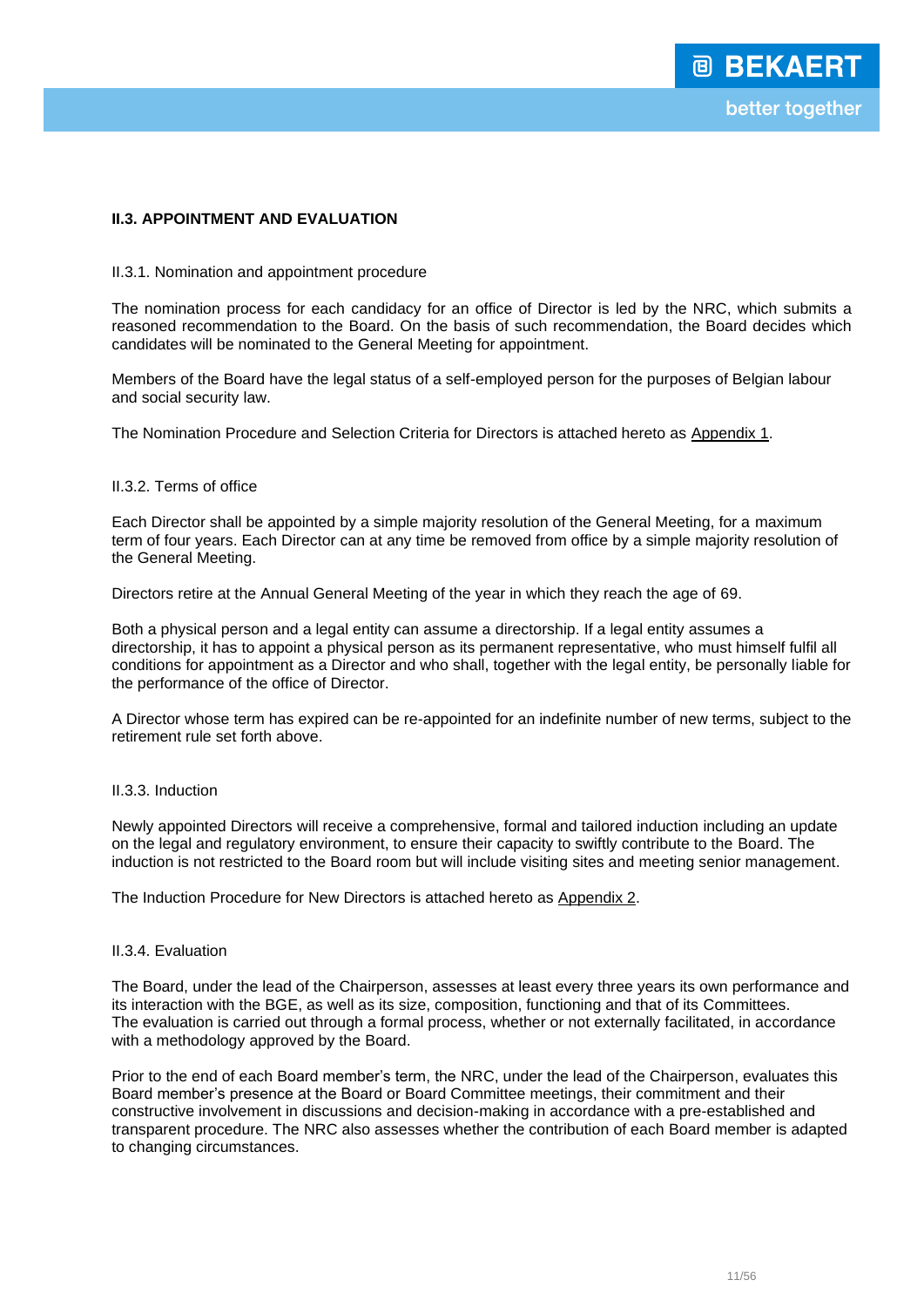The Board acts on the results of the performance evaluation. Where appropriate, this will involve proposing new Board members for appointment, proposing not to re-appoint existing Board members or taking any measure deemed appropriate for the effective operation of the Board.

The Chairperson remains available at all times to consider suggestions for improvement of the functioning of the Board or the Board Committees.

The non-executive Directors meet at least once a year in the absence of the CEO in order to assess their interaction with executive management.

# **II.4. ROLE OF THE CHAIRPERSON**

The Board shall elect a Chairperson from among its members for a term corresponding to his term as a Director. The Chairperson is re-eligible.

As the position of Chairperson is pivotal in creating the conditions for overall Board and individual Director effectiveness, both inside and outside the Board room, the Chairperson should be appointed on the basis of his knowledge, skills, experience and mediation strength. The Chairperson shall be a person trusted for his professionalism, independence of mind, coaching capabilities, ability to build consensus, and communication and meeting management skills.

The Chairperson of the Board shall function as a contact person of, and an intermediary between all stakeholders of the Company and the Group, including but not limited to the shareholders, the other Directors and, through the CEO, the executive management of the Company and the Group.

The person assuming the role of Chairperson of the Board shall make sure that he is able, on a constant basis, to assume this role. Should the Chairperson of the Board have a conflict of interest in respect of any Board matter, or not be available at a meeting, the longest serving independent Director will assume the function of Chairperson.

Any question a Director might have regarding the Company or the Group in general, or more specifically the management, should be raised to the Chairperson. The Chairperson shall take all necessary steps to have those questions answered and shall communicate such answer as soon as possible to all Directors. The Chairperson has, in principle through the CEO's office, immediate access to all relevant documentation.

Specifically, it is the responsibility of the Chairperson to:

- run the Board and, in consultation with the CEO and the Company Secretary, set its agenda. The agenda should take full account of the issues and the concerns of all Board members. Agendas should be forward looking and concentrate on strategic matters rather than formalistic approvals of proposals that can be suitably delegated to the BGE;
- ensure that the members of the Board receive accurate, timely and clear information, in particular about the Company's performance, to enable the Board to take well-informed decisions, monitor effectively and provide advice to promote the success of the Company. All Board members should receive the same Board information;
- ensure effective communication with shareholders at the General Meeting and ensure that the members of the Board gain a sound understanding of the views of the shareholder (in particular major investors) and other significant stakeholders;
- manage the Board to ensure that sufficient time is allowed for discussion of complex or contentious issues, and where appropriate arrange for informal meetings in advance to enable thorough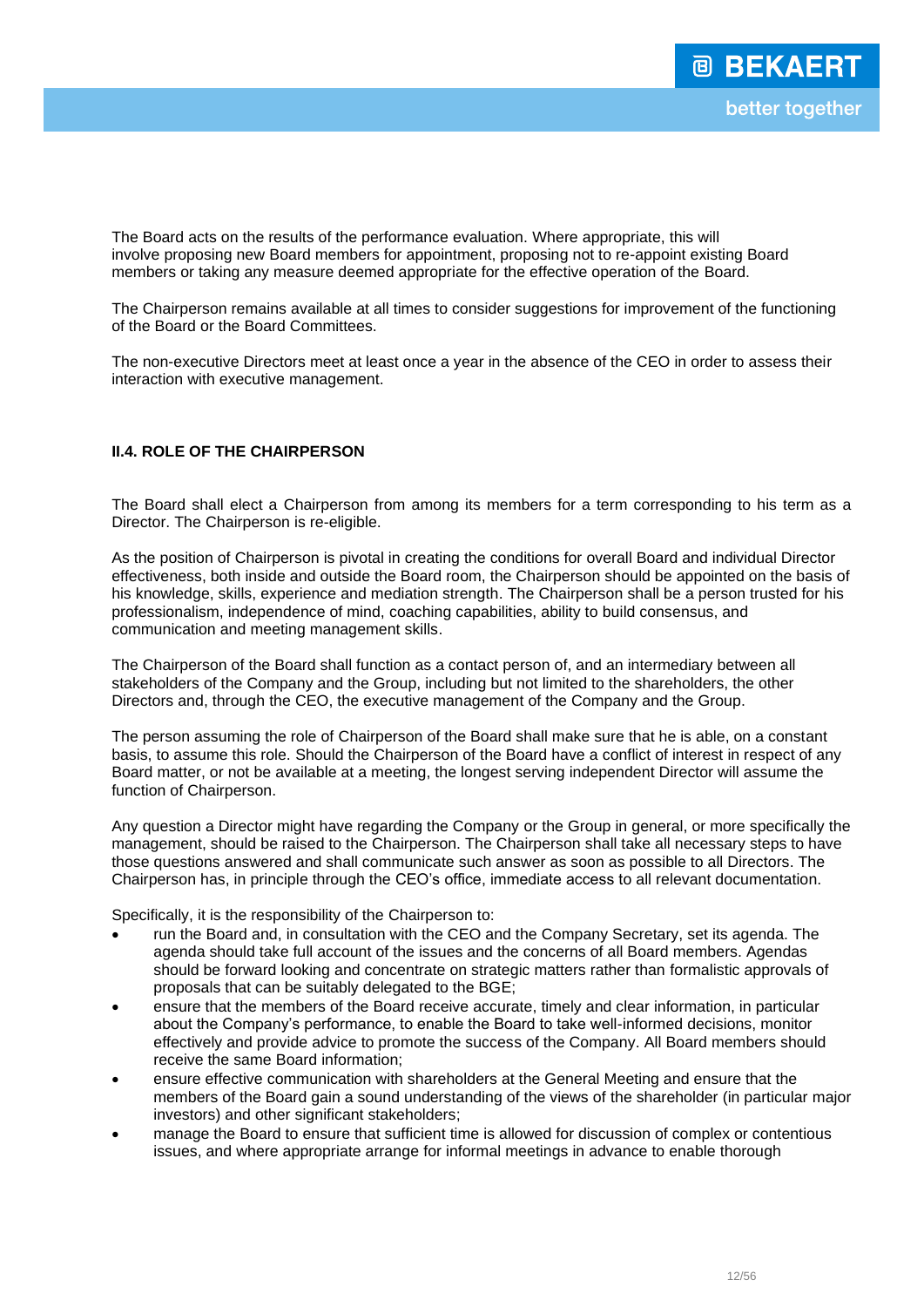preparation for the Board discussion. It is particularly important that non-executive Directors have sufficient time to examine critical issues and are not faced with unrealistic deadlines for decisionmaking. The agenda of the Board should specify which topics are for information, for deliberation or for decision-making purposes;

- provide opportunities for the independent Directors to meet and chair such meetings;
- take the lead in providing a properly prepared induction program for new Directors which is comprehensive, well structured and individually tailored, facilitated by the Company Secretary;
- take the lead in identifying and meeting the development needs of each individual Director, with the support of the Company Secretary facilitating the implementation. It is the responsibility of the Chairperson to address the development needs of the Board as a whole with a view to enhancing its overall effectiveness as a team;
- take the lead in ensuring that the performance of the Board, the Board Committees and the individual Directors is evaluated in accordance with section II.3.4;
- encourage active engagement by all members of the Board.

The Chairperson:

- upholds the highest standards of integrity;
- leads Board discussions promoting constructive debate leading to effective decisions and engendering a climate of trust, allowing for open discussions and constructive challenge;
- promotes effective relationships and open communication, both inside and outside the Board room, between non-executive Directors and executive management;
- leads and promotes effective relationships with the principal shareholder;
- engages with key investors to facilitate communication between the Company and its shareholders, and promotes effective relationships with the shareholders, financial analysts and other stakeholders;
- ensures adequate representation of Bekaert as a group towards diplomatic, economic or political forums; for that purpose the Chairperson has a budget available that is approved and controlled by the ARFC;
- takes the lead in building an effective Board, representing complementary backgrounds and experiences, initiates change and plans succession in Board appointments, subject to Board and shareholders' approval;
- promotes the highest standards of corporate governance and seeks compliance with the CG Code wherever possible;
- ensures that Board Committees are properly structured and effectively run;
- ensures proper communication of Board decisions to the external community (press releases, presentation of results);
- ensures effective implementation of Board decisions;
- establishes a close relationship of trust with the CEO, providing support and advice (in particular with respect to the development of the Company's strategy and strategic initiatives) while fully respecting the executive responsibilities of the CEO;
- ensure effective interaction between the Board and the executive management;
- provides coherent leadership.

Furthermore, the Board has delegated certain special powers to the Chairperson.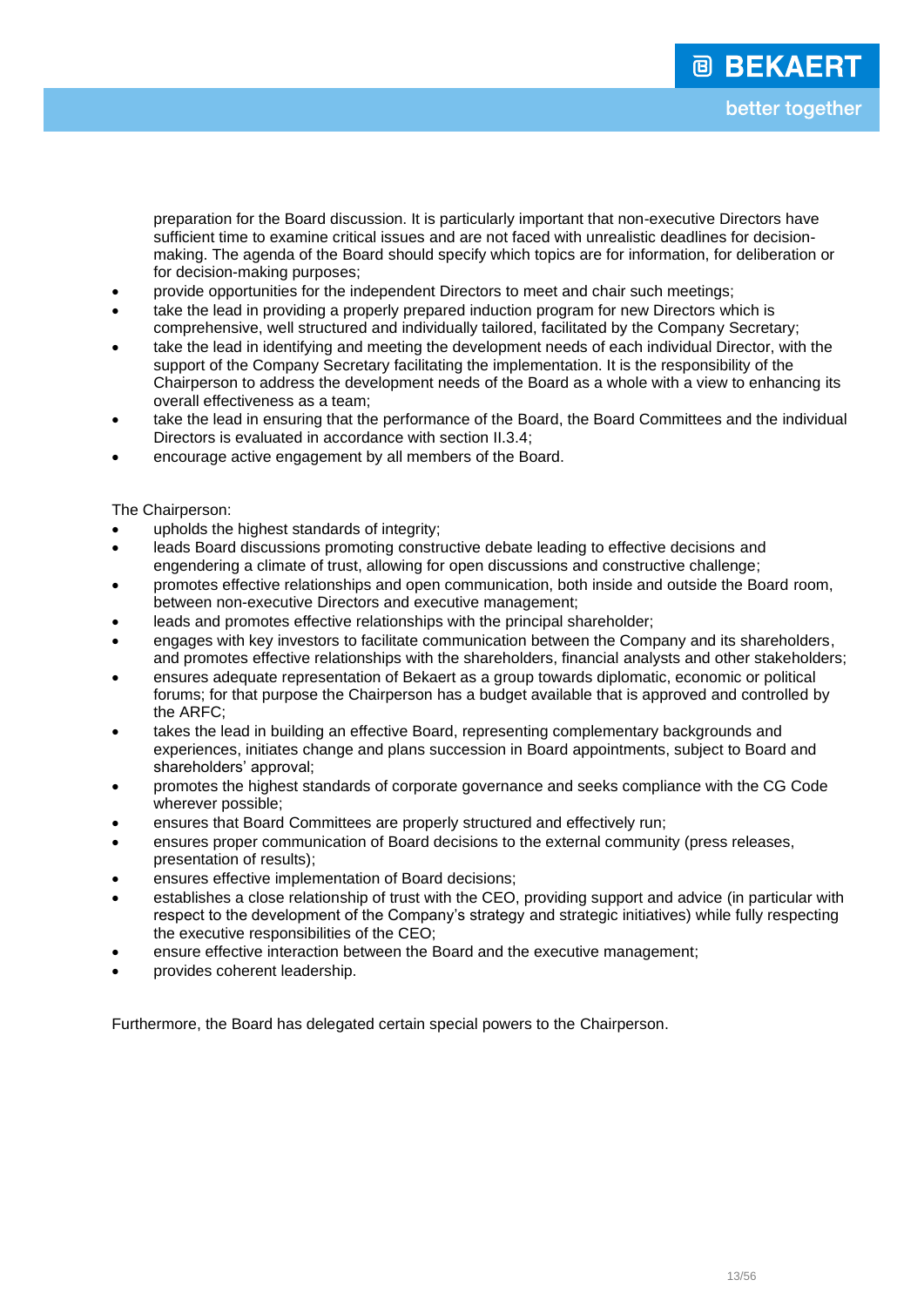## **II.5. ORGANIZATION, DECISION-MAKING, REPRESENTATION**

II.5.1. Board Meetings

The Board has a minimum of six regular meetings each year.

Additional meetings may be called at any time with appropriate notice to address specific needs of the business. The Board tries to have one meeting a year at a Bekaert location in or outside Belgium in order to keep in touch with the operations and the business environment of the Group.

Board meetings are convened by the Chairperson or, if he is not available, by the longest serving independent Director. The person convening the meeting sets its agenda. Each Director can propose agenda items. It is also the responsibility of the Chairperson, assisted by the Company Secretary, to ensure that all members of the Board are properly and timely informed and documented on all items on the agenda. The Directors should thoroughly prepare and actively contribute to the meetings of the Board.

In normal circumstances the convening notices and accompanying documents are circulated to the Directors no later than five working days before the meeting; in the case of urgency this notice period can be shortened.

While the Articles allow attendance and voting by proxy, as well as meetings by means of telephone or video conference, it is understood that face-to-face proceedings are largely to be preferred. Board members are expected to attend Board meetings regularly and in person, and to devote the required amount of time to fulfil their responsibilities.

In order for a Board meeting to be valid, at least half of its members have to be present or represented by proxy.

The Board can pass its resolutions by a simple majority vote. In the case of a tie, the vote of the Chairperson is decisive. Without prejudice to the rules governing Directors' liability, and without prejudice to the right of each Director to have his vote and its reasons recorded in the minutes of the meeting, each Director shall loyally execute the resolutions validly passed by the Board.

The Chairperson and the CEO can invite other members of the BGE or of senior management to attend whole or part of a Board meeting if they consider their presence to be useful.

The Chairperson will be informed of any interactions between Directors and members of the BGE.

The Board and its individual members are entitled to request the assistance and/or presence of internal experts, as well as of independent external experts at the expense of the Company.

Minutes are taken at every Board meeting, circulated to the Directors as quickly as practicable, and approved at the following meeting. The minutes should summarize the discussions, specify the decision taken and note diverging views expressed by Board members.

## II.5.2. Board Committees

In order to fulfil its role and responsibilities efficiently, the Board has set up two advisory Committees: an Audit, Risk and Finance Committee, and a Nomination and Remuneration Committee. The terms of reference of the Board Committees are set forth in Part III of the CG Charter.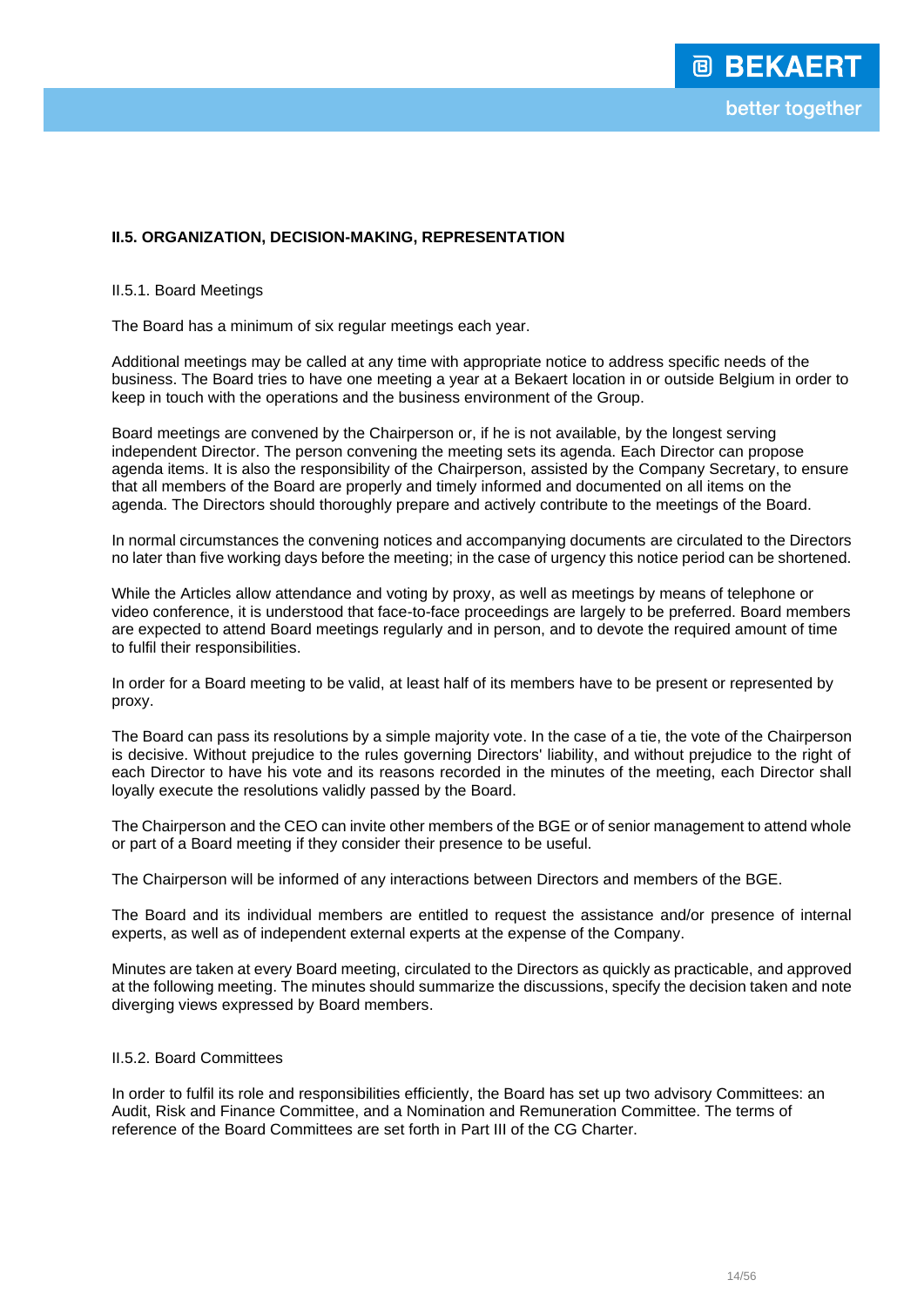The Board may set up additional advisory committees to deal with specific matters if the need arises.

### II.5.3. Company Secretary

The Board appoints a Company Secretary, who assists and advises the Board, the Chairs of the Board Committees, and all Board members in exercising their general and specific roles and duties, and has the necessary skills and knowledge of corporate governance matters.

The core responsibilities of the Company Secretary include (i) ensuring that the corporate bodies comply with their requirements under the law, the Articles, the CG Code and the CG Charter, (ii) preparing the CG Charter and the Corporate Governance Statement, (iii) ensuring the continuous development of governance, in line with best market practices and the needs of the Company, (iv) ensuring a good information flow within the Board and its Committees and between the BGE and non-executive Directors, (v) organizing the General Meetings and the Board meetings, (vi) ensuring that the essence of the discussions and decisions at Board meetings are accurately captured in the minutes, (vii) facilitating induction and assisting with professional development as required, and (viii) acting as secretary of the General Meetings, the Board, and the Board Committees (or ensuring proper replacement as required).

The Company Secretary is responsible to the Board and is accountable to the Board through the Chairperson on all matters relating to his core duties. He has the authority and the duty to use adequate means in order to efficiently fulfil his responsibilities.

The Company Secretary is bound by a duty of discretion, and should observe the utmost confidentiality with respect to the proceedings, the resolutions and the documentation of the Board and its Committees.

Individual Board members have access to the Company Secretary.

#### II.5.4. Representation

For matters belonging to the authority of the Board, the Company shall be validly represented towards third parties by the joint signature of two Directors.

The Company is also validly represented towards third parties by special proxyholders within the limits of their mandate.

## **II.6. CONDUCT GUIDANCE**

The members of the Board owe their duties towards the Company as a whole; hence each Director should serve the interests of the Company, taking into account the proper interests of all its present and future shareholders, and place it above their own.

The Directors have the duty to look after the interests of all shareholders on an equivalent basis. Each Director should act according to the principles of reasonableness and fairness. When the Board takes a decision, board members should disregard their personal interests.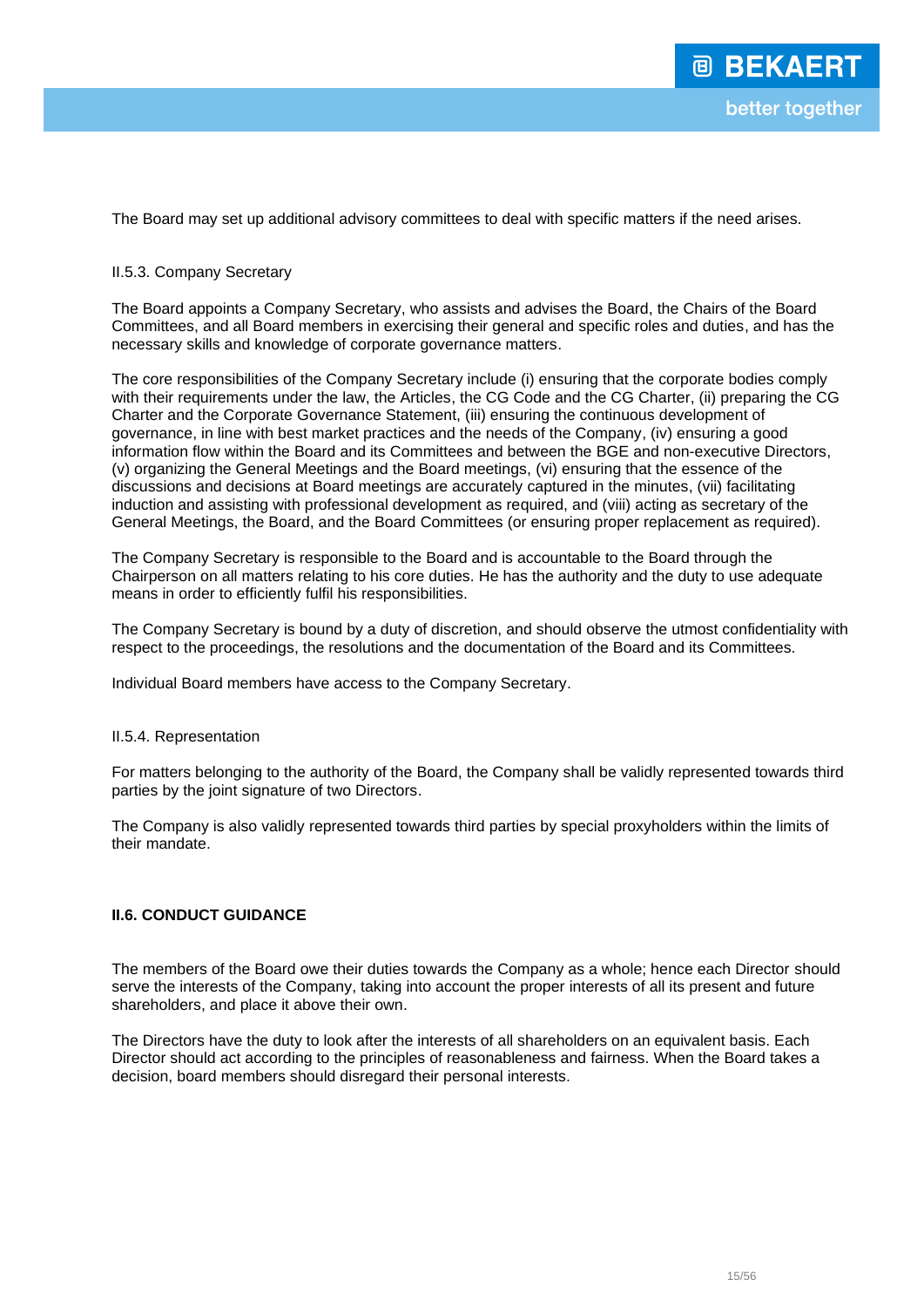## II.6.1. Applicability of General Conduct Policies

The members of the Board should fully comply with:

- the Bekaert Code of Conduct attached hereto as Appendix 3;
- the Bekaert Dealing Code attached hereto as Appendix 4.

## II.6.2. Conflicts of interest in relation to Directors

Directors should not directly nor indirectly compete or cause third parties to compete with the Company or the Group. They should not use business opportunities intended for the Company for their own benefit.

Each Director should, in particular, be attentive to conflicts of interest that may arise between Bekaert, the Directors, the members of the BGE, its principal shareholder and other shareholders. The Directors who are proposed by the principal shareholder should ensure that the interests and intentions of this shareholder are sufficiently clear and communicated to the Board in a timely manner.

To the extent possible, Directors should try to avoid direct or indirect conflicts of interest between themselves, or individuals, legal entities or organizations to which they are closely linked, and the Company or the Group. Without prejudice to the provisions on conflicts of interest of Article 7:96 of the Companies Code, each Director should inform the Board of any conflict of interest that could in his view affect his capacity of judgement. In particular, at the beginning of each Board or Committee meeting, Directors should declare whether they have any conflict of interest regarding the items on the agenda.

The Board should act in such a manner that a conflict of interest, or the appearance of such a conflict, is avoided. In the possible case of a conflict of interest, the Board should, under the lead of the Chairperson, decide which procedure it will follow to protect the interests of Bekaert and all its shareholders. In the next annual report, the Board should explain why they chose such procedure. However, where there is a substantial conflict of interest, the Board should carefully consider communicating as soon as possible on the procedure followed, the most important considerations and the conclusions.

Each Director should each year provide the Company Secretary with a completed questionnaire describing material transactions or other material contractual relationships between himself, or individuals, legal entities or organizations to which he is closely linked, and the Company or the Group, and any other possible source of conflict of interest he might have had in the previous year.

## II.6.3. Related party transactions

If a decision is to be taken or a transaction is to be carried out that falls within the purview of the Board and that relates to a related party within the meaning of the International Accounting Standard 24, the procedure set out in Article 7:97 of the Companies Code must in principle be applied. The procedure also applies to certain proposals that the Board submits to the General Meeting.

## II.6.4. Duty of confidentiality

Each Director is bound by a duty of discretion, and should observe the utmost confidentiality with respect to the proceedings, the resolutions and the documentation of the Board and its Committees. It is expressly understood that, except in case of a specific mandate by the Board to act as a spokesperson of the Company for a specific matter related to the activities and responsibilities of the Board, only the Chairperson and/or the CEO, or upon their delegation the Corporate Communication Manager, shall act as spokesperson of the Company.